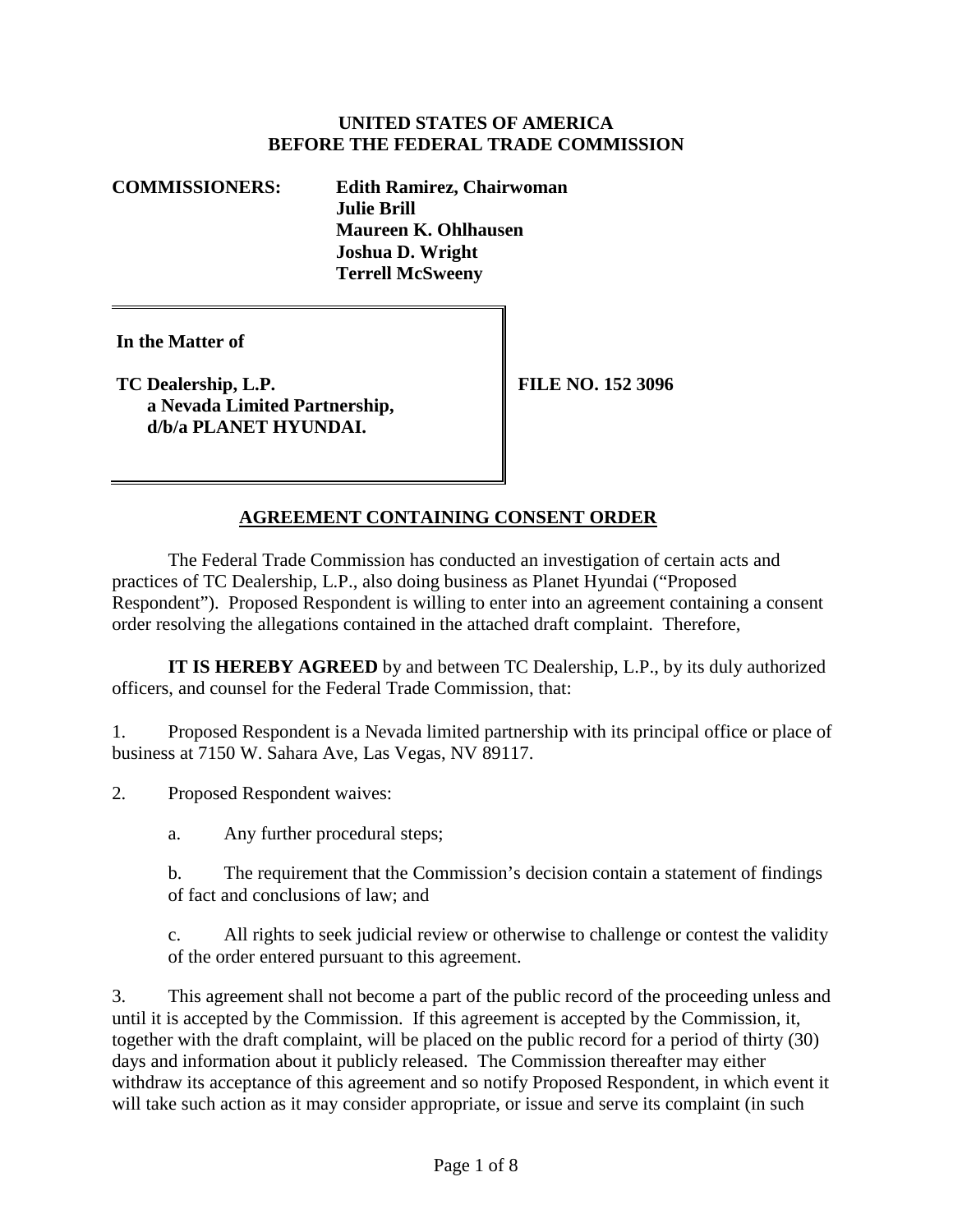form as the circumstances may require) and decision in disposition of the proceeding.

4. Proposed Respondent neither admits nor denies any of the allegations in the draft complaint, except as specifically stated in this order. Only for purposes of this action, Proposed Respondent admits the facts necessary to establish jurisdiction.

5. This agreement contemplates that, if it is accepted by the Commission, and if such acceptance is not subsequently withdrawn by the Commission pursuant to the provisions of Section 2.34 of the Commission's Rules, the Commission may, without further notice to Proposed Respondent, (1) issue its complaint corresponding in form and substance with the attached draft complaint and its decision containing the following order in disposition of the proceeding, and (2) make information about it public. When so entered, the order shall have the same force and effect and may be altered, modified, or set aside in the same manner and within the same time provided by statute for other orders. The order shall become final upon service. Delivery of the complaint and the decision and order to Proposed Respondent's address as stated in this agreement by any means specified in Section 4.4(a) of the Commission's Rules shall constitute service. Proposed Respondent waives any right it may have to any other manner of service. The complaint may be used in construing the terms of the order. No agreement, understanding, representation, or interpretation not contained in the order or in the agreement may be used to vary or contradict the terms of the order.

6. Proposed Respondent has read the draft complaint and consent order. Proposed Respondent understands that it may be liable for civil penalties in the amount provided by law and other appropriate relief for each violation of the order after it becomes final.

# **ORDER**

# **DEFINITIONS**

For the purposes of this order, the following definitions shall apply:

1. Unless otherwise specified, "Respondent" shall mean TC Dealership, L.P., a limited partnership, and its successors and assigns.

2. "Advertisement" shall mean a commercial message in any medium that directly or indirectly, expressly or by implication, promotes a consumer transaction.

3. "Clearly and conspicuously" shall mean as follows:

a. In textual communications (*e.g.*, printed publications or words displayed on the screen of a computer or a mobile device), the required disclosures are of a type, size, and location sufficiently noticeable for an ordinary consumer to read and comprehend them, in print that contrasts highly with the background on which they appear;

b. In communications disseminated orally or through audible means (*e.g.*, radio or streaming audio), the required disclosures are delivered in a volume and cadence sufficient for an ordinary consumer to hear and comprehend them;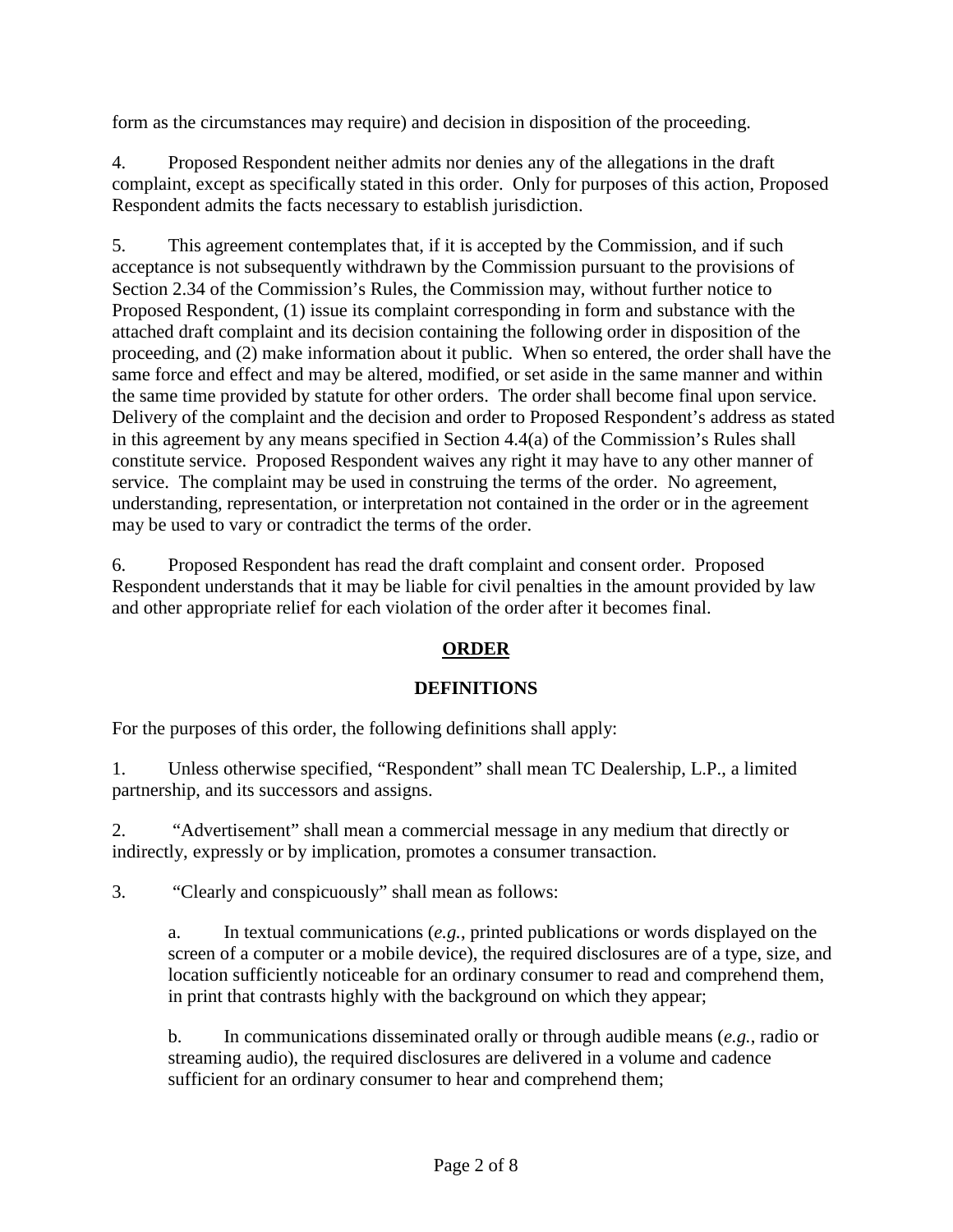c. In communications disseminated through video means (*e.g.*, television or streaming video), the required disclosures are in writing in a form consistent with subparagraph (a) of this definition and shall appear on the screen for a duration sufficient for an ordinary consumer to read and comprehend them, and in the same language as the predominant language that is used in the communication;

d. In communications made through interactive media, such as the Internet, online services, and software, the required disclosures are unavoidable and presented in a form consistent with subparagraph (a) of this definition, in addition to any audio or video presentation of them; and

e. In all instances, the required disclosures are presented in an understandable language and syntax, and with nothing contrary to, inconsistent with, or in mitigation of the disclosures used in any communication of them.

4. "Consumer credit" shall mean credit offered or extended to a consumer primarily for personal, family, or household purposes, as set forth in Section 226.2(a)(12) of Regulation Z, 12 C.F.R. § 226.2(a)(12), as amended.

5. "Consumer lease" shall mean a contract in the form of a bailment or lease for the use of personal property by a natural person primarily for personal, family, or household purposes, for a period exceeding four months and for a total contractual obligation not exceeding the applicable threshold amount, whether or not the lessee has the option to purchase or otherwise become the owner of the property at the expiration of the lease, as set forth in Section 213.2 of Regulation M, 12 C.F.R. § 213.2, as amended.

6. "Lease inception" shall mean prior to or at consummation of the lease or by delivery, if delivery occurs after consummation.

7. "Material" shall mean likely to affect a person's choice of, or conduct regarding, goods or services.

8. "Motor vehicle" or "vehicle" shall mean:

- a. Any self-propelled vehicle designed for transporting persons or property on a street, highway, or other road;
- b. Recreational boats and marine equipment;
- c. Motorcycles;
- d. Motor homes, recreational vehicle trailers, and slide-in campers; and
- e. Other vehicles that are titled and sold through dealers.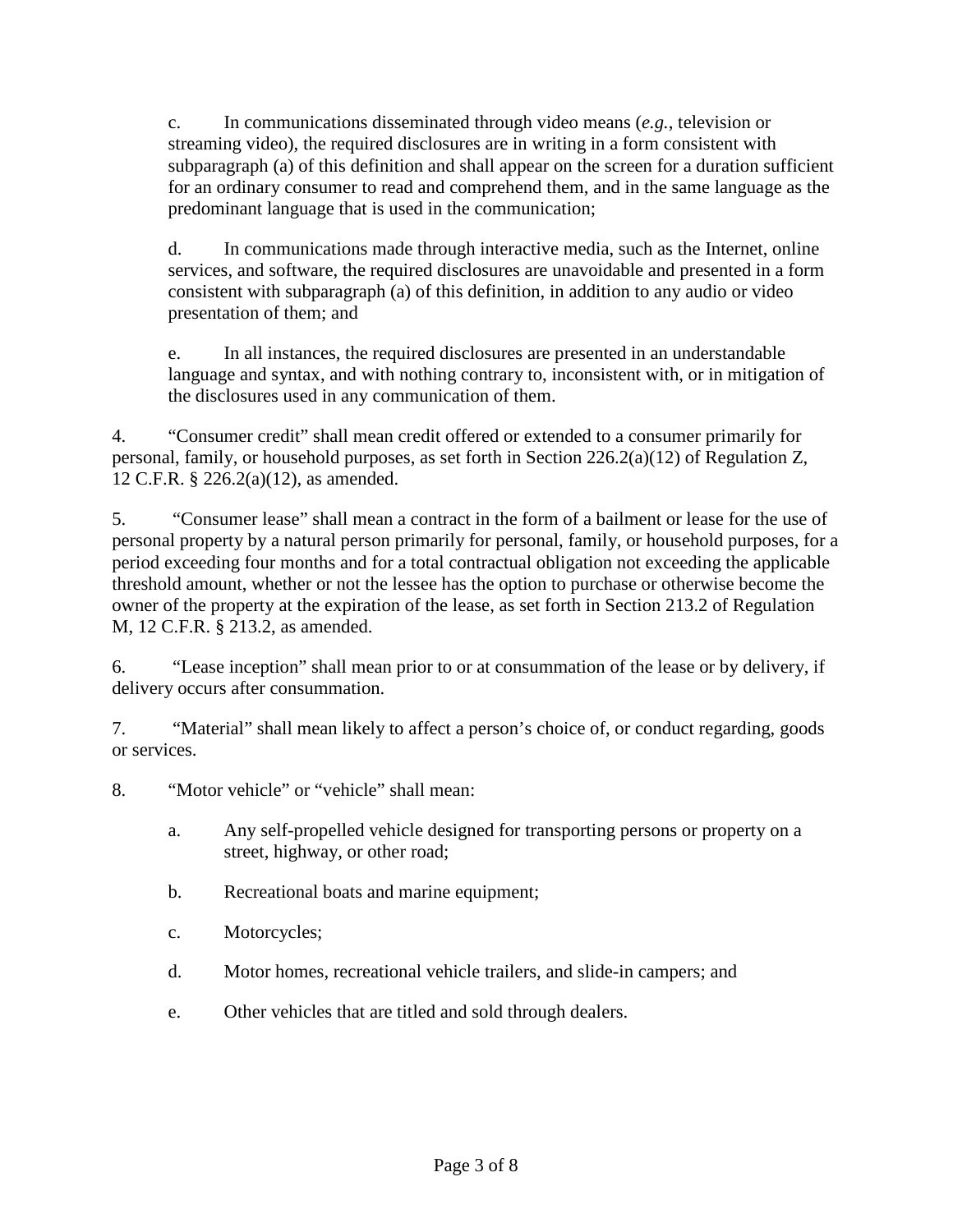**IT IS HEREBY ORDERED** that Respondent and its officers, agents, representatives, and employees, directly or indirectly, in connection with any advertisement for the purchase, financing, or leasing of any motor vehicle, shall not, in any manner, expressly or by implication:

- A. Misrepresent the cost of:
	- 1. Purchasing a vehicle with financing, including but not necessarily limited to, the amount or percentage of the downpayment, the number of payments or period of repayment, the amount of any payment, the annual percentage rate or any other finance rate, and the repayment obligation over the full term of the loan, including any balloon payment; or
	- 2. Leasing a vehicle, including but not necessarily limited to, the total amount due at lease inception, the downpayment, amount down, acquisition fee, capitalized cost reduction, any other amount required to be paid at lease inception, and the amounts of all monthly or other periodic payments; or
- B. Misrepresent any other material fact about the price, sale, financing, or leasing of any vehicle, including whether the offer is for the purchase, sale, financing or leasing of any vehicle.

## **II.**

**IT IS FURTHER ORDERED** that Respondent and its officers, agents, representatives, and employees, directly or indirectly, in connection with any advertisement for any consumer lease, shall not, in any manner, expressly or by implication:

- A. State the amount of any payment or that any or no initial payment is required at lease inception without disclosing clearly and conspicuously the following terms:
	- 1. That the transaction advertised is a lease;
	- 2. The total amount due at lease signing or delivery;
	- 3. Whether or not a security deposit is required;
	- 4. The number, amounts, and timing of scheduled payments; and
	- 5. That an extra charge may be imposed at the end of the lease term in a lease in which the liability of the consumer at the end of the lease term is based on the anticipated residual value of the vehicle;
- B. Fail to comply in any respect with Regulation M, 12 C.F.R. Part 213, as amended, and the Consumer Leasing Act, 15 U.S.C. §§ 1667-1667f, as amended.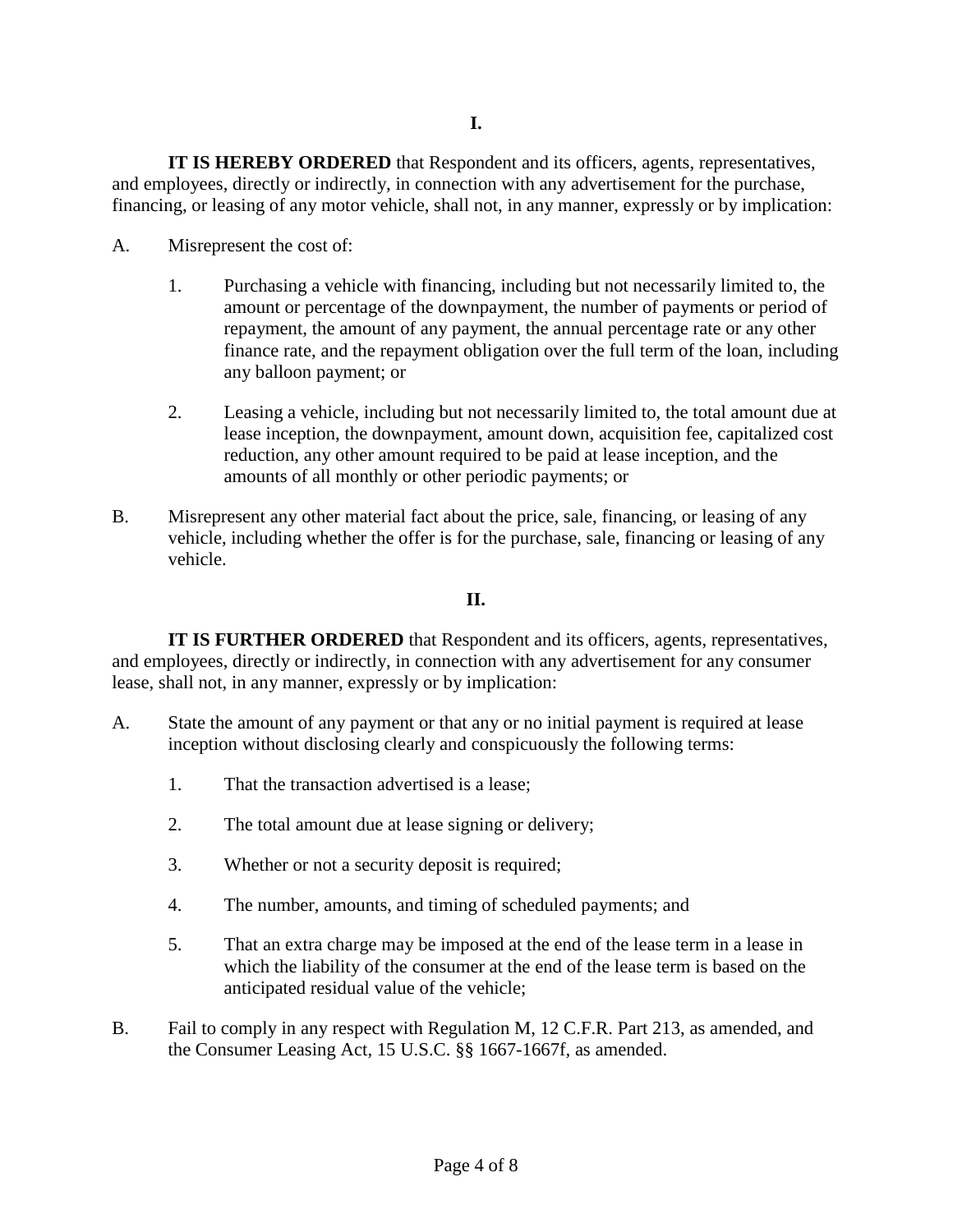**IS FURTHER ORDERED** that Respondent and its officers, agents, representatives, and employees, directly or indirectly, in connection with any advertisement for any extension of consumer credit, shall not, in any manner, expressly or by implication:

- A. State the amount or percentage of any downpayment, the number of payments or period of repayment, the amount of any payment, or the amount of any finance charge, without disclosing clearly and conspicuously all of the following terms:
	- 1. The amount or percentage of the downpayment;
	- 2. The terms of repayment; and
	- 3. The annual percentage rate, using the term "annual percentage rate" or the abbreviation "APR." If the annual percentage rate may be increased after consummation of the credit transaction, that fact must also be disclosed;
- B. State a rate of finance charge without stating the rate as an "annual percentage rate" or the abbreviation "APR," using that term; or
- C. Fail to comply in any respect with Regulation Z, 12 C.F.R. Part 226, as amended, and the Truth in Lending Act, as amended, 15 U.S.C. §§ 1601-1667.

## **IV.**

**IT IS FURTHER ORDERED** that Respondent shall, for five (5) years after the last date of dissemination of any representation covered by this order, maintain and upon request make available to the Federal Trade Commission for inspection and copying:

- A. All advertisements and promotional materials containing the representation;
- B. All materials that were relied upon in disseminating the representation;
- C. All evidence in its possession or control that contradicts, qualifies, or calls into question the representation, or the basis relied upon for the representation, including complaints and other communications with consumers or with governmental or consumer protection organizations; and
- D. Any documents reasonably necessary to demonstrate full compliance with each provision of this order, including but not limited to all documents obtained, created, generated, or that in any way relate to the requirements, provisions, or terms of this order, and all reports submitted to the Commission pursuant to this order.

## **V.**

**IT IS FURTHER ORDERED** that Respondent shall deliver a copy of this order to all current and future principals, officers, directors, and managers, and to all current and future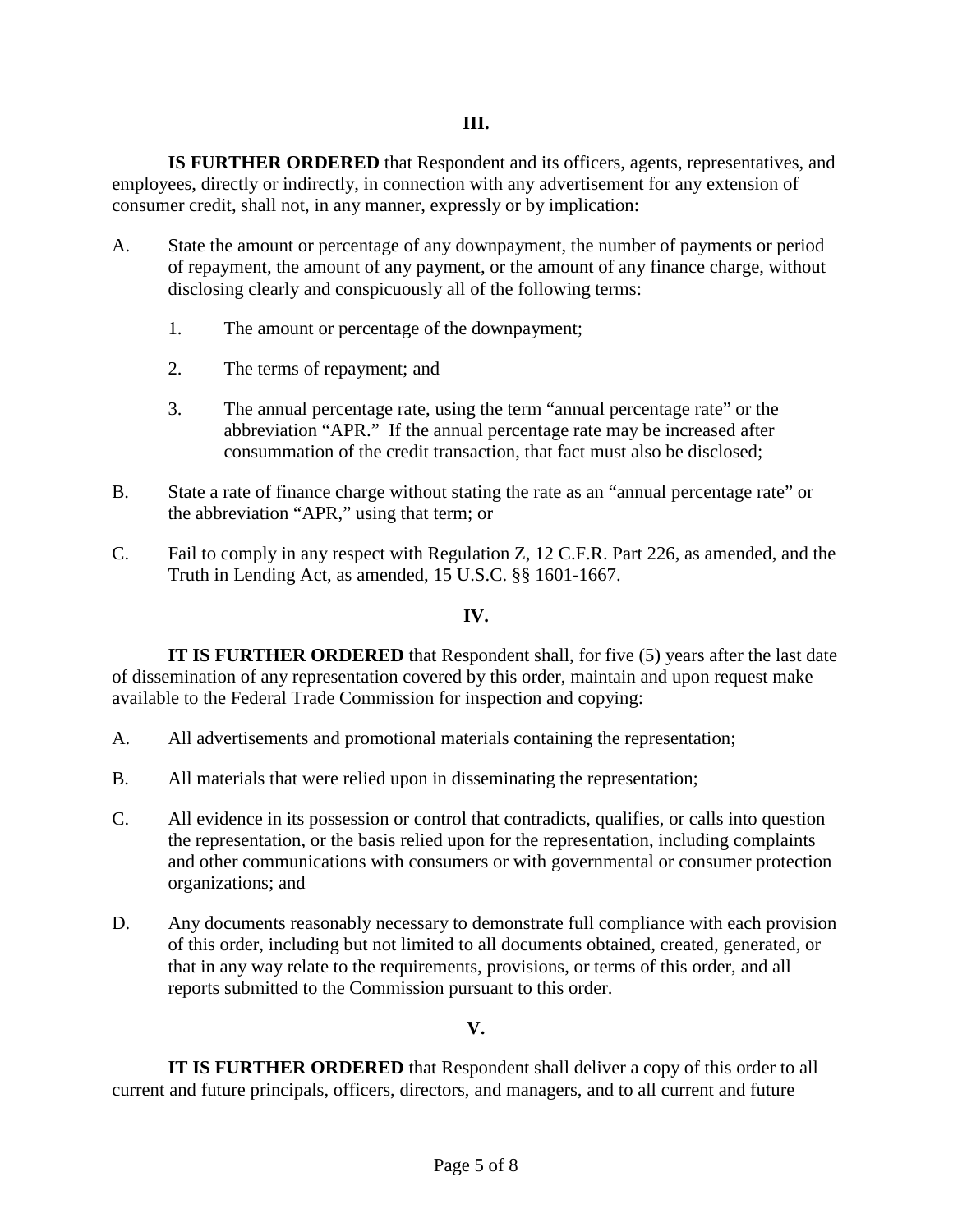employees, agents, and representatives having responsibilities with respect to the subject matter of this order, and shall secure from each such person a signed and dated statement acknowledging receipt of the order. Respondent shall deliver this order to current personnel within thirty (30) days after the date of service of this order, and to future personnel within thirty (30) days after the person assumes such position or responsibilities.

### **VI.**

**IT IS FURTHER ORDERED** that Respondent shall notify the Commission at least thirty (30) days prior to any change in the limited partnership(s) or corporation(s) that may affect compliance obligations arising under this order, including but not limited to a dissolution, assignment, sale, merger, or other action that would result in the emergence of a successor limited partnership or corporation; the creation or dissolution of a subsidiary, parent, or affiliate that engages in any acts or practices subject to this order; the proposed filing of a bankruptcy petition; or a change in the limited partnership or corporate name or address. Provided, however, that, with respect to any proposed change in the limited partnership or corporation about which Respondent learns less than thirty (30) days prior to the date such action is to take place, Respondent shall notify the Commission as soon as is practicable after obtaining such knowledge. Unless otherwise directed by a representative of the Commission in writing, all notices required by this Part shall be emailed to Debrief@ftc.gov or sent by overnight courier (not U.S. Postal Service) to: Associate Director for Enforcement, Bureau of Consumer Protection, Federal Trade Commission, 600 Pennsylvania Avenue, NW, Washington, DC, 20580. The subject line must begin: **FTC v. TC Dealership, L.P.**, FTC File No. 152 3096.

### **VII.**

**IT IS FURTHER ORDERED** that Respondent, within sixty (60) days after the date of service of this order, shall file with the Commission a true and accurate report, in writing, setting forth in detail the manner and form of its own compliance with this order. Within ten (10) days of receipt of written notice from a representative of the Commission, it shall submit additional true and accurate written reports. Unless otherwise directed by a representative of the Commission in writing, all reports required by this Part shall be emailed to Debrief@ftc.gov or sent by overnight courier (not U.S. Postal Service) to: Associate Director for Enforcement, Bureau of Consumer Protection, Federal Trade Commission, 600 Pennsylvania Avenue, NW, Washington, DC, 20580. The subject line must begin: **FTC v. TC Dealership, L.P.**, FTC File No. 152 3096.

#### **VIII.**

This order will terminate twenty (20) years from the date of its issuance, or twenty (20) years from the most recent date that the United States or the Federal Trade Commission files a complaint (with or without an accompanying consent decree) in federal court alleging any violation of the order, whichever comes later; provided, however**,** that the filing of such a complaint will not affect the duration of:

A. Any Part in this order that terminates in less than twenty (20) years;

B. This order's application to any Respondent that is not named as a defendant in such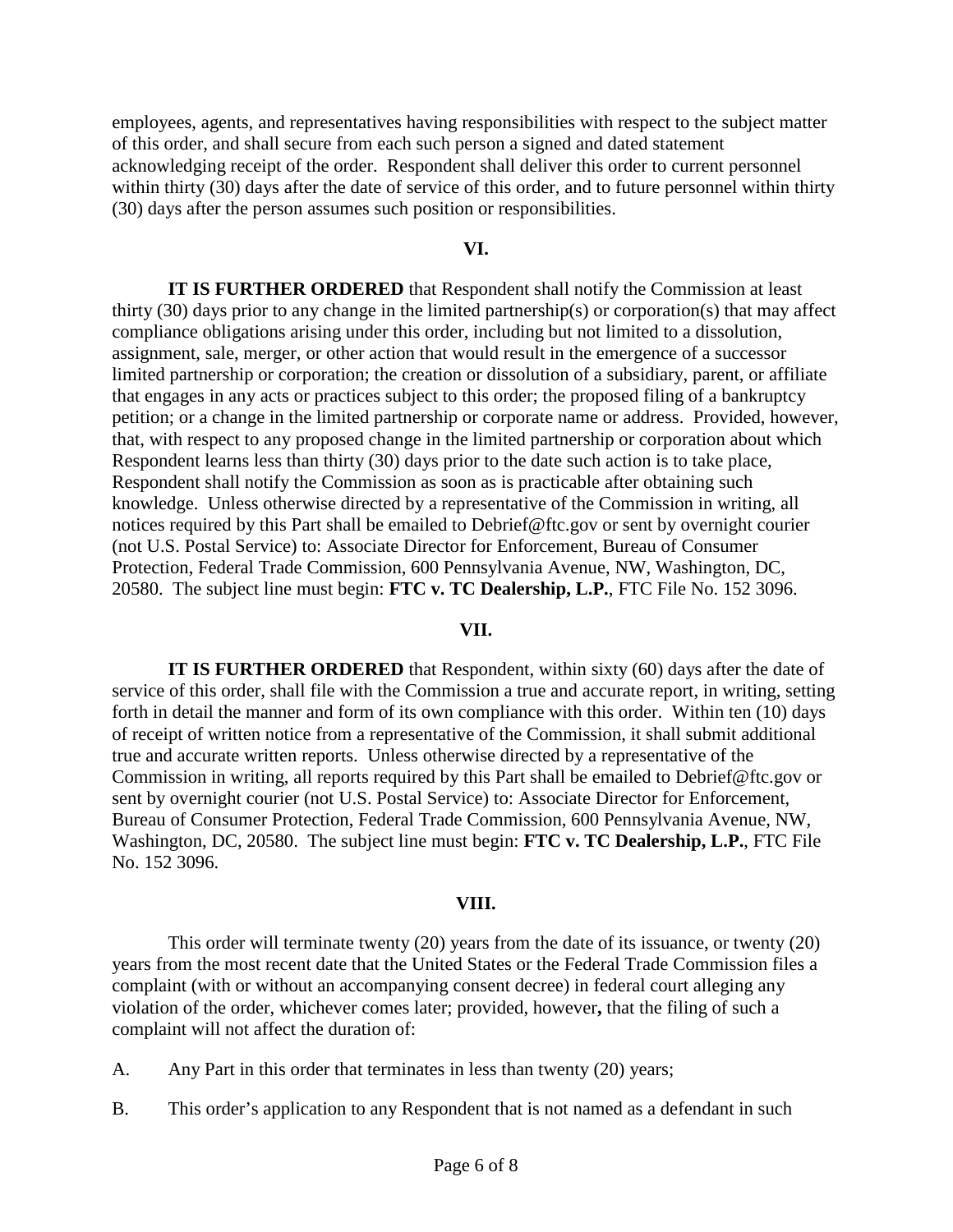complaint; and

C. This order if such complaint is filed after the order has terminated pursuant to this Part.

Provided, further, that if such complaint is dismissed or a federal court rules that Respondent did not violate any provision of the order, and the dismissal or ruling is either not appealed or upheld on appeal, then the order will terminate according to this Part as though the complaint had never been filed, except that the order will not terminate between the date such complaint is filed and the later of the deadline for appealing such dismissal or ruling and the date such dismissal or ruling is upheld on appeal.

| Dated:               | TC DEALERSHIP, L.P.                     |  |
|----------------------|-----------------------------------------|--|
|                      | <b>NAME</b><br>Title                    |  |
| Dated: <u>Dated:</u> | <b>JOEL WINSTON</b><br>HUDSON COOK, LLP |  |
|                      | <b>Attorney for Respondent</b>          |  |